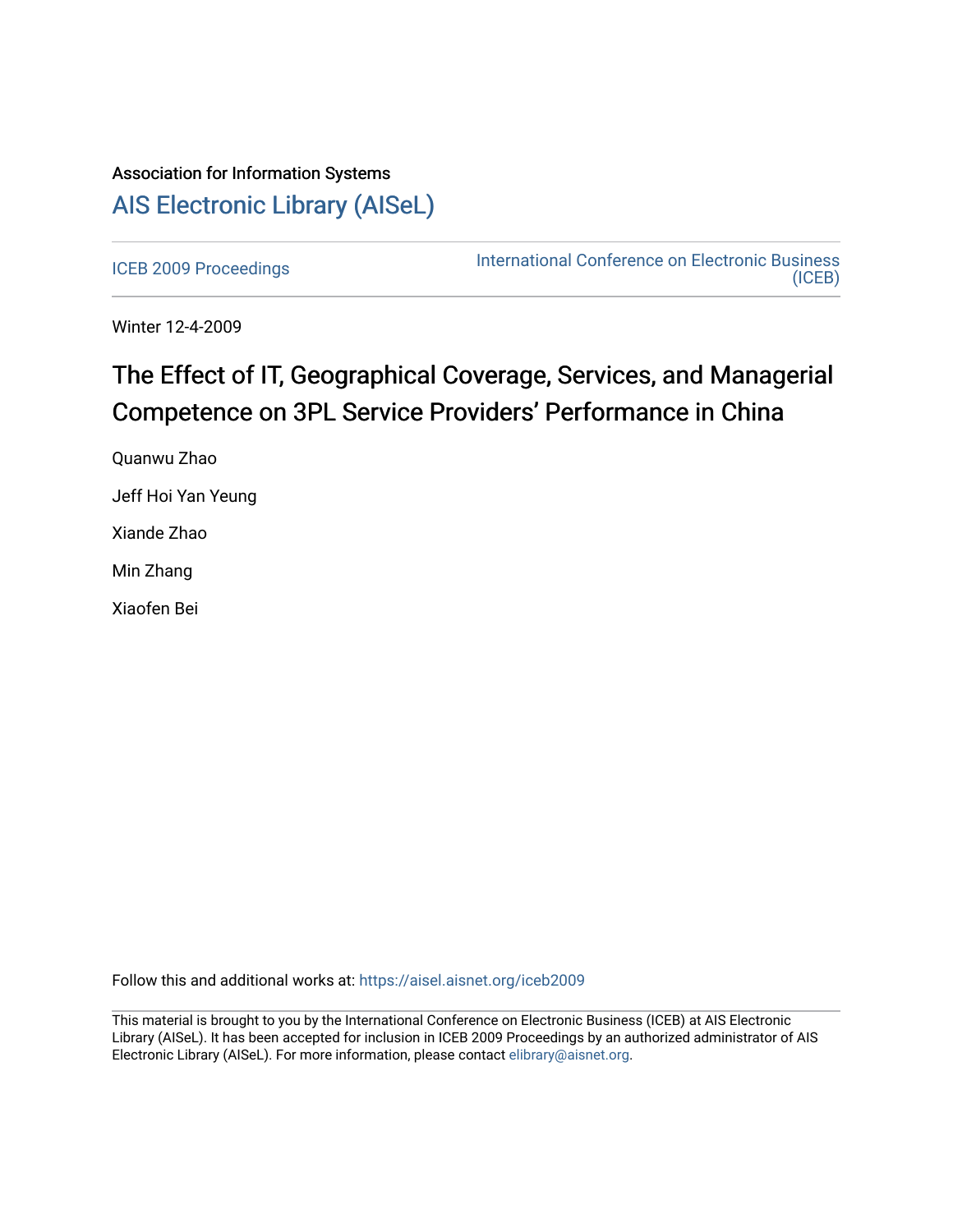## **THE EFFECT OF IT, GEOGRAPHICAL COVERAGE, SERVICES, AND MANAGERIAL COMPETENCE ON 3PL SERVICE PROVIDERS' PERFORMANCE IN CHINA**

Quanwu Zhao<sup>a</sup>; Jeff Hoi Yan Yeung<sup>b</sup>, Xiande Zhao<sup>b</sup>, Min Zhang<sup>b</sup>, Xiaofen Bei<sup>c</sup> <sup>a</sup>College of Trade and Administration, Chongqing University, China; <sup>b</sup>Department of Decision Sciences and Managerial Economics; Faculty of Business Administration, Chinese University of Hong Kong, Shatin, N.T., Hong Kong <sup>c</sup>Business School, Shantou University, China

### **Abstract**

The resource-based view (RBV) indicates that firm performance is determined by the availability of rare and heterogeneous resources. It is important for third party logistics (3PL) firms to identify the core resources that will enable them to develop and maintain core competencies. In this study based on RBV theory, our objective is to test the effects of information technology (IT) infrastructure, IT capability, geographical coverage, range of services, and managerial competence on logistics service quality and financial performance among Chinese 3PL firms. Exploratory and confirmatory factor analysis and other tests were used to demonstrate the reliability and validity of our model constructs. Furthermore, the LISREL structural equation model estimation results illustrated that geographical coverage, range of services, and managerial competence have positive effects on financial performance; that information technology capability and managerial competence have positive effects on logistics service quality, and that geographical coverage and range of services have negative effects on logistics service quality.

## **Introduction**

The importance of effective supply chain management (SCM) has become increasingly apparent in recent years. Businesses continue to recognize the role of SCM in creating and maintaining a strategic competitive advantage through increased customer value and satisfaction and the attendant business profitability (Mentzer, 2001; Stank et al., 1996). While a number of studies focus on supply chain performance, most of the extant literature centers on participants on the upstream side of supply chains such as manufacturers (Lieb and Miller, 2002; Lieb and Bentz, 2004). Logistics plays an increasingly important strategic role for organizations that strive to keep pace with market changes and supply chain integration (Laura and Joseph, 1998). Realizing that an essential aspect of SCM is consistent, high-quality logistics services, a great number of firms outsource their logistics activities to focus on developing competitive

advantages (Muller, 1991). However, little interest has been shown in the performance of logistics service providers. Bowersox et al. (1995) identified four paradigm shifts or changes in strategic practices resulting from the use of information technology in logistics practices. Lieb et al. (2002; 2003; 2004) considered the current status and future prospects of the third-party logistics industry in the United States. However, to the best of our knowledge, no previous study has focused on the operation and performance of 3PL firms. Little is known about what enables some logistics firms to perform better than others (Ellingera et al., 2007). It is essential for LSPs (logistics service providers) to consider ways in which they can improve the quality of logistics services and organizational performance as a means of competing in an intensely competitive market (Photis and Meko, 2005).

The resource-based view (RBV) indicates that firm performance is determined by the availability of rare and heterogeneous resources. It is important for third-party logistics (3PL) firms to identify the core resources which can be used to develop and maintain core competencies. In this study based on RBV theory, our objective is to test the effects of information technology infrastructure, information technology capability, geographical coverage, range of services, and managerial competence on the logistics service quality and financial performance of 3PL firms in China.

The remainder of the paper is structured as follows. The next section reviews the literature and develops our hypotheses. The third section explains our research methodology, including construct measurement, data collection, and hypothesis testing, and reports our results. We conclude the paper by presenting our conclusion and discussing the managerial implications.

## **Literature review and hypotheses**

Africk and Calkins (1994) referred to a 3PL relationship as "a relationship between a shipper and a third party which, compared with basic services, has more customized offerings, encompasses a broader number of service functions and is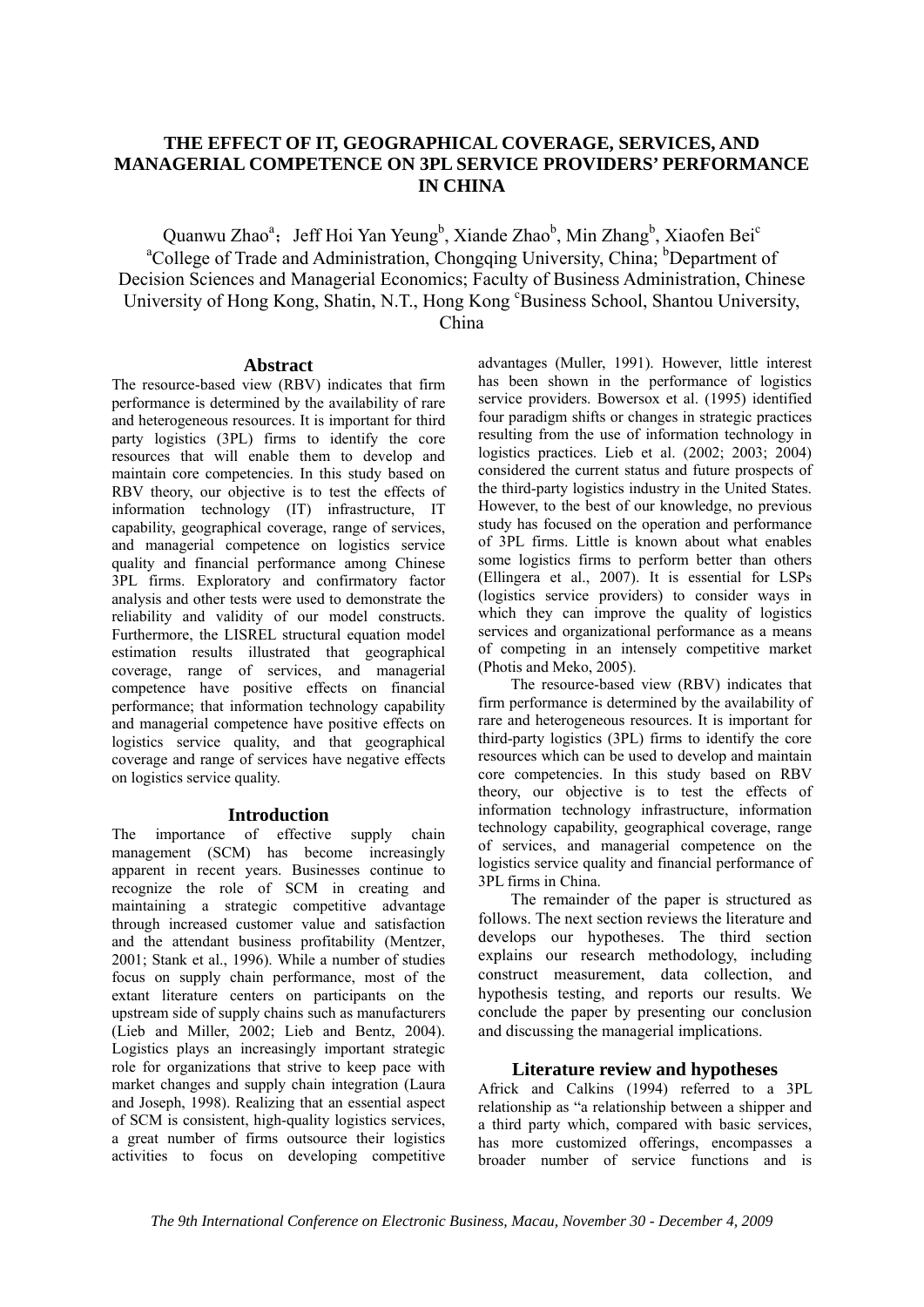characterized by a longer-term, more mutually beneficial relationship." Stank and Maltz (1996) regarded a 3PL provider as "any firm providing a good or service that is not owned by the purchaser of the good or service." Lieb and Randall (1996) defined 3PL as "outsourcing activities that have traditionally been performed within an organization. The functions performed by the third party can encompass the entire logistics process, or more commonly, selected activities within that process." Given that this study focuses on the relationships between internal resources and performance and because 3PL firms in mainland China are still in the developmental stage, we prefer Lieb and Randall's (1996) definition in this context.

Several prior studies have examined 3PL performance. Germain et al. (1996) studied the relationship between the just-in-time (JIT) inventory strategy and logistics management and performance. Their findings indicated that the greater the JIT orientation of the firm, the greater the level of performance measurement information available to logistics managers, the more specialized the logistics function and decentralized logistics become, and the more integrated logistics strategic decision-making becomes with other functions. The financial and market performance of the firm also improve with JIT implementation. Ellingera et al. (2007) proposed that market orientation and certain employee development practices (service-related training, coaching, and empowerment) influence both employee and organizational performance. Panayides and So (2007) examined the influences of relationship orientation in 3PL and its impact on logistics service quality and performance. Their findings suggested that relational exchanges have a positive effect on 3PL logistics service quality and performance.

The RBV, which was proposed by Wernerfelt in 1984, has attracted considerable attention and enjoyed widespread support in the strategy literature. Barney (1991) pointed out that firms compete on the basis of "unique" corporate resources: resources that are valuable, rare, difficult to imitate, and non-substitutable. This view of the firm is based on the assumption that resources are both heterogeneous across firms and imperfectly mobile (Hunt and Morgan, 1995). In the LSP context, these resources can be tangible (e.g. equipment, plants, fleets, hardware) or intangible (e.g. organizational processes, skills, know-how, reputation), and enable LSPs to attain superior performance (Daugherty et al., 1996; Murphy and Poist, 2000) and foster strategic partnerships with customer firms (Skjoett-Larsen, 1999). Based on a study examining the competitive resources of 3PL providers in mainland China, we found that information technology infrastructure (IT inf), information technology capability (ITC),

manager competence (MC), and service network (SN) can affect logistics service effectiveness (LSE) and financial performance.

#### **Hypotheses**

#### **Geographical coverage, the range of the service network, and performance**

Shippers tend to favor 3PL service providers that cover a wide geographical area and offer an enhanced range of services networks. Bottani and Rizzi (2006) showed that shippers prefer 3PL service providers that offer a broad range of services rather than using those that provide traditional arm's length outsourcing for a single activity. Shippers' objective of using a one-stop shop is also fulfilled if a 3PL service provider expands its geographical coverage and range of services. Thus, 3PL service providers with wide-ranging service networks will attract more customers and increase their market share. At the same time, 3PL services providers that are willing to respond quickly to new shipping requirements through their service networks are likely to improve customer satisfaction, resulting in greater market share and better financial performance.

Hence, we propose the following hypotheses:

Hypothesis 1a: Increasing geographical coverage and service network range has a positive effect on logistics service effectiveness (LSQ);

Hypothesis 1b: Increasing geographical coverage and service network range has a positive effect on financial performance.

#### **IT infrastructure and performance**

Due to the relatively low barriers to imitation and acquisition by other firms, IT-based advantage tends to diminish fairly quickly (Clemons & Row, 1991). Therefore, IT, as part of a firm's resource portfolio, probably does not meet the resource-based view criteria when acting alone. How IT as a resource can provide a sustained competitive advantage for a firm has become one of the key research topics in recent years.

The related literature supports the idea of IT as an enabler of logistics activities and documents its role in supply chain strategy, and several studies have directly associated higher IT usage with better performance. For example, Sum and Teo (1999) observed heavy usage of IT in the most profitable logistics service providers and identified the importance of technology as a key impact agent for the future. IT is one of the essential components of logistics systems and supports daily operations in many ways. The use of IT leads to an improvement in service level and increases the competitive posture of the company (Bowersox and Daugherty, 1995; Sum and Teo, 1999).

Hence, we hypothesize as follows:

Hypothesis 2a: Heavy usage of IT infrastructure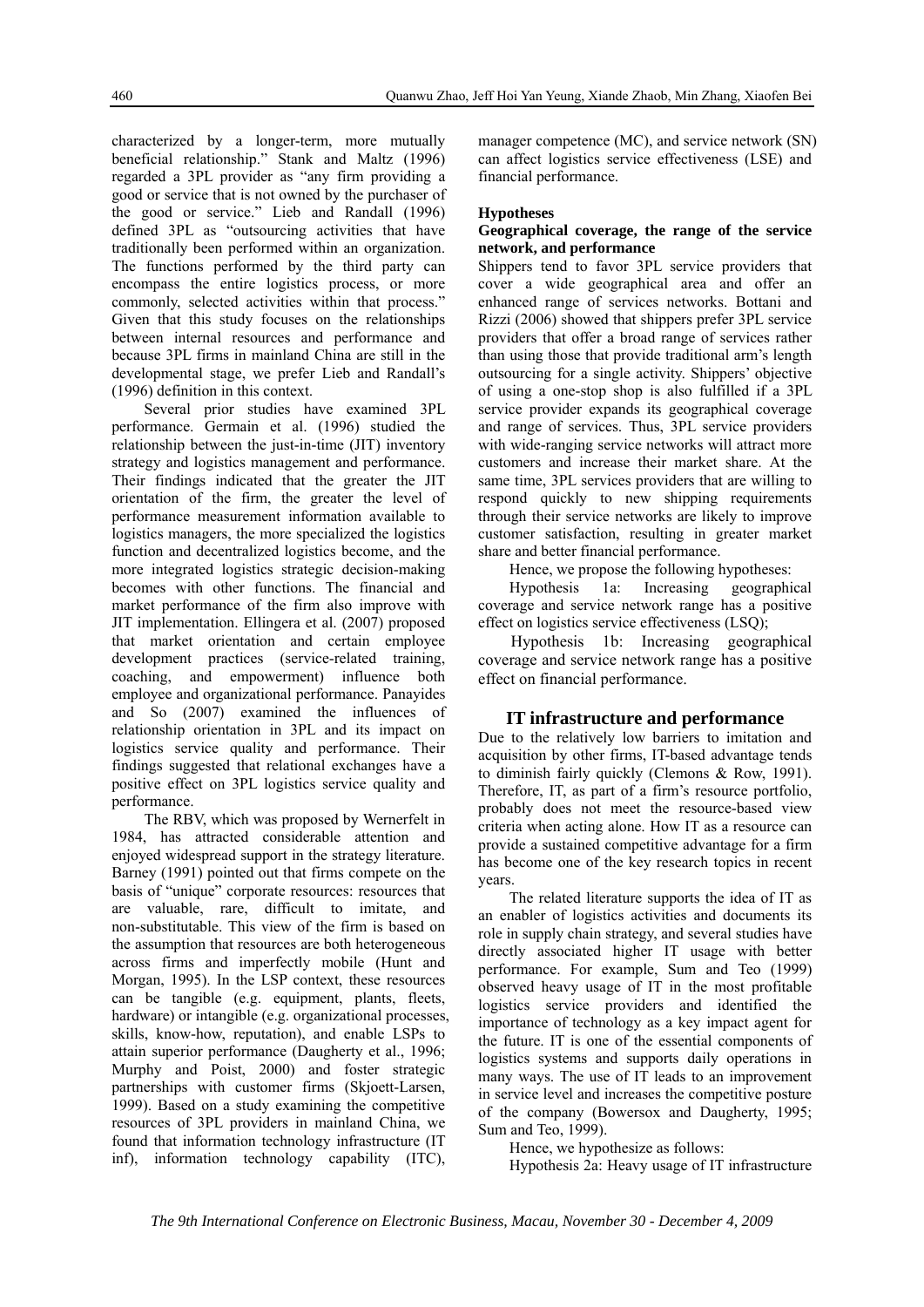can positively affect financial performance;

Hypothesis 2b: Heavy usage of IT infrastructure can positively affect logistics service effectiveness (LSQ).

#### **IT capability and performance**

Given the types of IT infrastructure that have been applied to logistics activities, the successful implementation of IT, which we refer to as IT capability, is expected to bring a number of benefits to the logistics field. Closs et al. (1997) showed that IT capabilities significantly affect the overall competence of logistics providers. Furthermore, IT not only improves the effectiveness and efficiency of logistics processes, but the successful implementation of IT can have a significant impact on the practical execution of logistics strategies and on organizational structure choices. In general, enhancing a firm's IT capability can yield a wide range of potential benefits, such as improving service effectiveness, reducing data entry errors, and increasing customer service satisfaction (Piplani et al. 2004). In addition, advances in IT capabilities have significantly improved the extent of internal and external organizational information sharing. IT capability has been positively linked to firm performance (Bharadwaj, 2000; Kearns and Lederer, 2003). We thus make the following predictions:

Hypothesis 3a: Enhancing a firm's IT capability can positively affect its financial performance;

Hypothesis 3b: Enhancing a firm's IT capability can positively affect its logistics service effectiveness  $(LSO)$ .

#### **Managerial competence and performance**

RBV theory proposes that resources that are rare, valuable, and difficult to imitate enable firms to attain superior performance (Daugherty et al., 1996; Murphy and Poist, 2000). Managerial competence is one such resource. According to Gatewood and Field (1994), knowledge, skills, and abilities are predictors of success on the job. For instance, social skills, problem-solving skills, decision-making skills, and work experience have a positive effect on job performance (Matthew et al. 2004). On the one hand, decision-making skills enable managers to deal more effectively with ambiguous situations, leading to more confident and timely decisions and an ability to make difficult decisions in dynamic or volatile markets (Matthew et al. 2004). On the other hand, problem-solving skills enable managers to solve customers' problems and improve customer satisfaction. In addition, work experience and social skills have both been proven to have a positive effect on job performance (Waldman et al. 2001). Because managers' job performance is related to firm performance, we hypothesize as follows:

Hypothesis 4a: The better the managerial competence of a firm, the better will be its financial performance;

Hypothesis 4b: The better the managerial competence of a firm, the better will be its logistics service effectiveness (LSQ).

#### **Logistics service effectiveness and firm performance**

3PL organizations that deliver effective logistics services will benefit from enhanced organizational performance for several reasons. First, LSPs that keeps their clients satisfied through their ability to solve problems, keep accurate records, deliver services on time, and communicate effectively can increase customer satisfaction (Leuthesser & Kohli, 1995) and loyalty, which has been viewed as a proxy for market share (Innis & La Londe, 1994). Second, a high level of customer satisfaction has been linked to improvements in a firm's economic returns, including market share and profitability (Anderson, Fornell, & Lehmann, 1994; Crosby, Evans, & Cowles, 1990). Daugherty, Stank, and Ellinger (1998) and Stank, Goldsby, Vickery, and Savitskie (2003) have also reported empirical investigations indicating that logistics service performance (availability, reliability, and speed) ultimately has an impact on market share. Furthermore, Photis (2005) concluded that logistics service effectiveness has a positive relationship with firm performance as measured by market share, profitability, sales growth, return on investment, and overall performance. On this basis, we hypothesize that:

Hypothesis 5 : Increased logistics service effectiveness has a positive effect on the financial performance of firms.

## **Research methodology**

## **Measurement Development**

We measured geographical coverage and service network range by the number of service branches in capital cities and prefecture-level cities and the total number of service branches. To the best of our knowledge, no prior study has proposed measures for these items. To determine the number of service networks available in each option, we statistically analyzed the number of service networks available based on 3PL firms' Web sites in a frequency study. Our measurements of IT infrastructure and IT capability were drawn from the studies conducted by Bowersox and Daugherty (1995), Shaukat and Hua (2006), and Sum and Teo (1999). We revised the IT infrastructure items due to technological obsolescence and innovation. The respondents to our study were required to indicate the degree to which specific types of IT infrastructure were used on a Likert scale in which the responses ranged from 1-5. We also increased the number of IT capability items after holding discussions with logistics and supply chain management experts and scholars on issues such as seamless links between 3PL firms' IT systems and customers' IT systems and good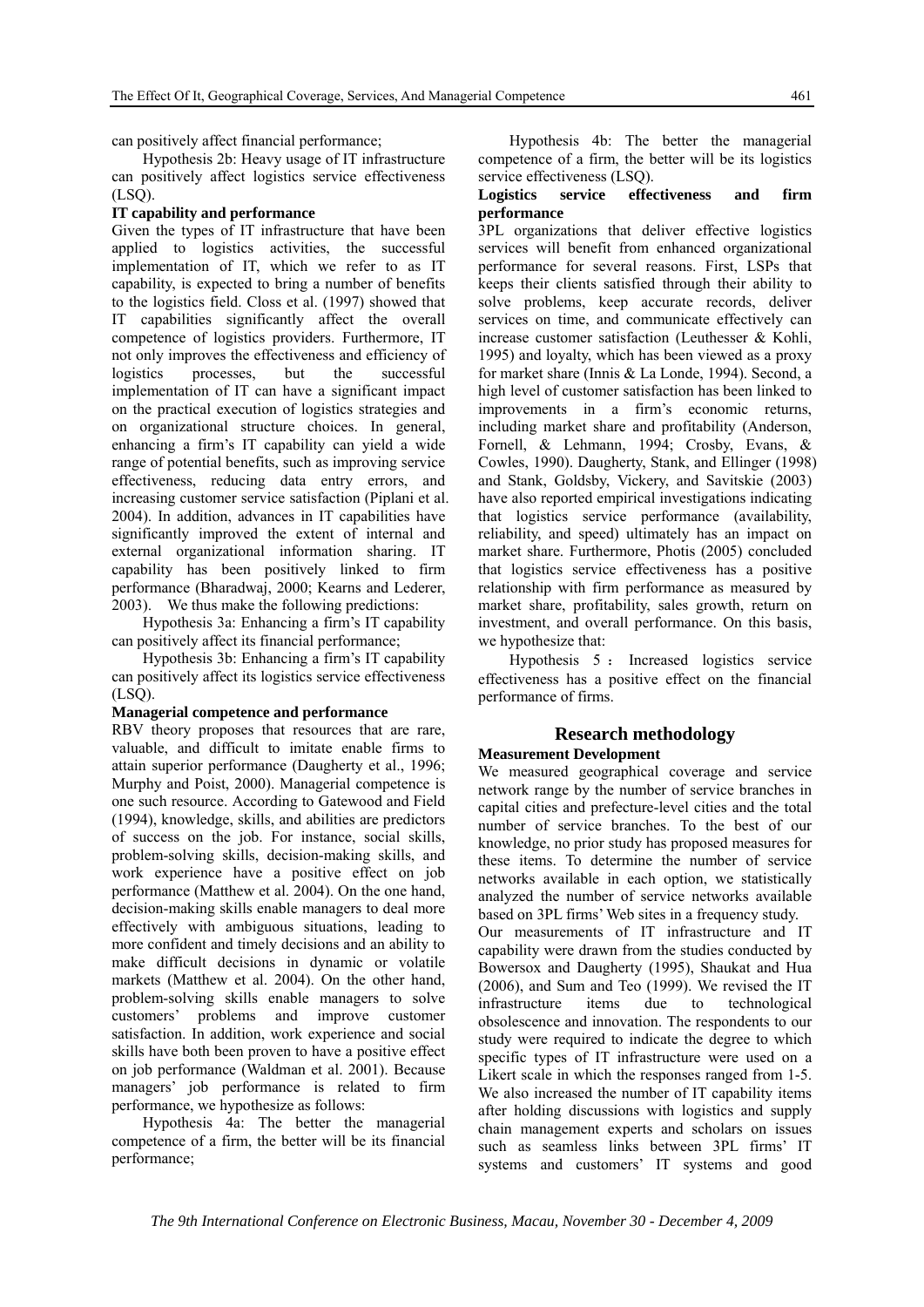connections among 3PL firms' internal IT systems. All these measures were scored on a Likert scale in which the responses ranged from 1-5.

Our managerial competence items were taken from several studies on issues including experience in the logistics field, communication skills, decision-making ability, and problem-solving skills (Matthew et al. 2004; La Londe and Pohlen 2000; Sandberg 2000). Respondents were asked to indicate the degree to which they agreed with a statement on a Likert scale in which the responses ranged from 1-5. Logistics service quality was measured using items that capture essential aspects of the logistics domain, as defined by Mentzer et al. (2001). These items were tested and refined through interviews held with logistics managers and after being subjected to configural frequency analysis (CFA). Given the objectives of this study, logistics service quality was also conceptualized as an operational measure that encompasses the factors leading to competitive success in logistics, including reliability, timeliness, responsiveness, problem-solving ability, information accuracy, variety of services, and flexibility (Mentzer et al., 2001; Beamon, 1999; Gunasekaran et al., 2001). LSPs were asked to indicate the extent to which they were effective in the delivery of logistics services (as measured by the aforementioned items) in comparison with their competitors. All these measures were anchored on a Likert scale in which the responses ranged from 1-5.

Financial performance was measured by items such as sales growth, market share, profitability, and investment return, which were drawn from studies carried out by Morgan and Piercy (1998) and Kotabe and Murray (1990). The measurement we used for business performance was based primarily on two general approaches that involve the use of either objective or subjective measures of performance. In the context of this study, subjective measures of performance were deemed to be more appropriate than objective measures. Although it has been recognized that subjective measures of financial performance carry a degree of risk because managers are more likely to over-evaluate their own performance than others (Weber, 2001), we chose to use subjective measures because only a small proportion of Chinese 3PL companies are publicly traded and secondary data on such companies are less readily available. In addition, financial performance data are difficult to obtain through surveys of managers typically carried out in mainland China. **Sampling** 

The samples used for this study comprised all members of the China Federation of Logistics and Purchasing. The China Federation of Logistics and Purchasing is the biggest, most authoritative logistics association in mainland China. We used two methods to collect our samples. The first was an E-mail

survey in which we obtained the E-mail addresses of 3PL firms from their Web sites or from contact lists from logistics forums. We distributed a total of 350 questionnaires and received 31 responses. Due to the low number of respondents, we supplemented our sample by using a second method consisting of face-to-face questionnaire-based interviews with managers of 3PL firms in Shenzhen, Guangdong. This second method naturally resulted in a 100% response rate and yielded 160 questionnaires, 114 of which were usable. This left us with a total of 191 questionnaires, 145 of which were usable, resulting in a 37.45% response rate.

#### **Results**

# **Profile of Respondents**

Among the 145 mainland Chinese 3PL firms in our final sample, 40.69% were privately owned by Chinese proprietors, 10.34% were state-owned companies, 16.55% were joint ventures, and 24.83% were foreign-owned. The number of employees of 3PL firms, indicating that about half of the respondents were at least medium-sized. Part C shows that more than 90 percent of the 3PL firms in our sample had been operating in China for more than three years. Part D indicates that more than 60 percent of the sampled 3PL firms had sales revenue of less than 5,000 million RMB in the previous year. Of the 145 3PL firms, 12.41% outsourced their entire IT function, 21.38% outsourced most of their IT function, and 31.03% outsourced a smaller part of their IT function. 10.9% of the 3PL firms in our sample provided services to the food, furniture and wood industry, while 2.96% provided such services to the construction industry. Part H shows that more than 20% of the 3PL firms in our sample provided transportation and freight forwarding services, whereas only 6.54% provided value-added services. These results imply that most 3PL firms provide traditional types of logistics services and that few have extended their operations to value-added or customized services.

#### **Reliability and validity of measurements**

We used SPSS 13.0 and Lisrel 8.70 to test both the reliability and the convergent and discriminant validity of our measurements. First, the content validity of an instrument represents the extent to which it provides adequate coverage for the construct domain or the essence of the domain being measured (Churchill, 1979). Content validity is not determined numerically, but on a subjective and judgmental basis (Emory, 1980). Prior to collecting our data, the content validity of the instrument was established by grounding it in existing literature. Pre-testing of the measurement instrument before additional data were collected further established its validity.

The scales were tested for normality and outliers using the Kaiser-Meyer-Olkin (KMO) measure of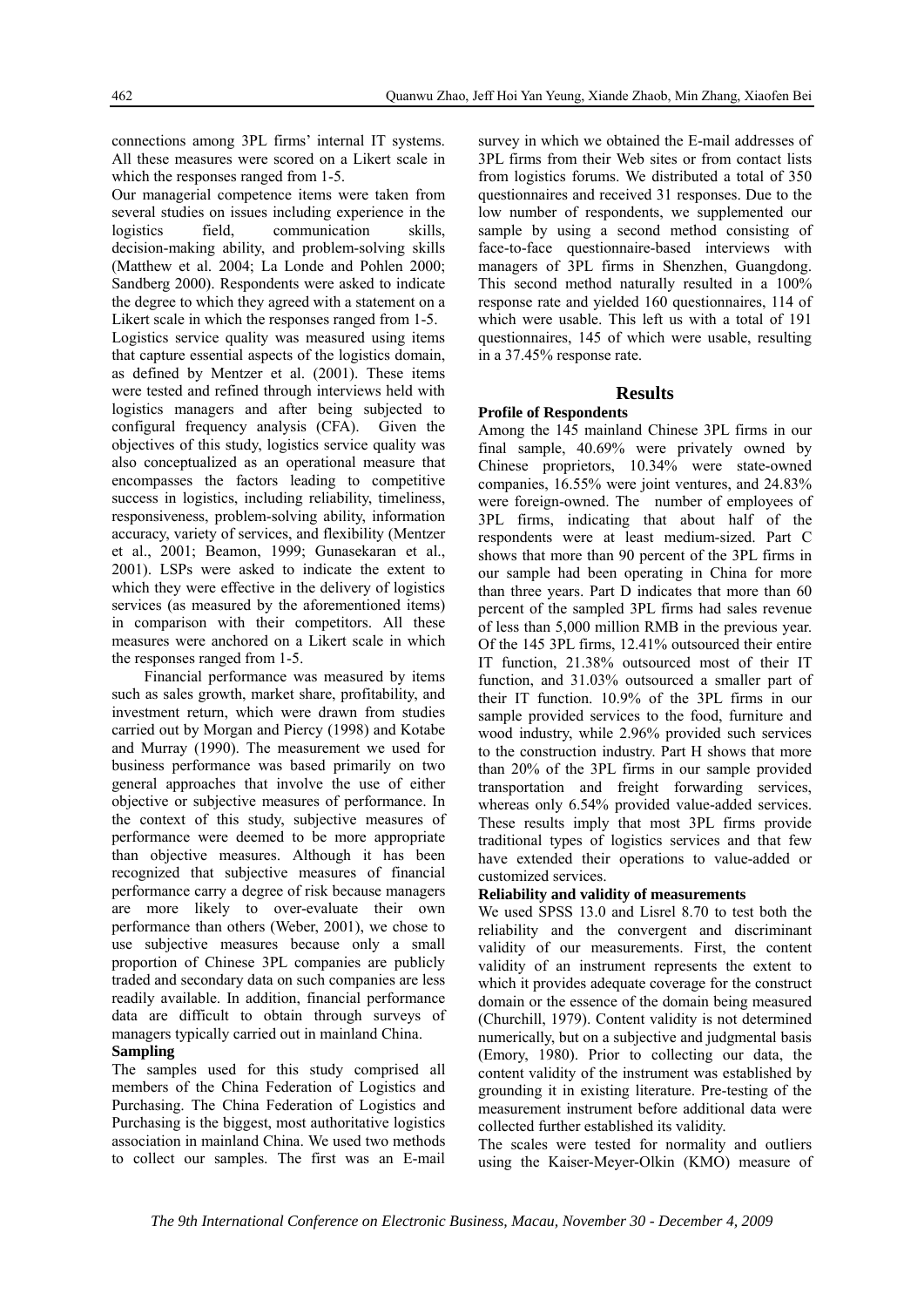sampling adequacy and the Bartlett test of sphericity in EFA (exploratory factor analysis). Using SPSS 13.0 to analyze the scales, we found that they all exhibited normality. The KMO values ranged from 0.76 to 0.92, comfortably in excess of the 0.50 value Kaiser (1974) suggested. All the results of the Bartlett tests of sphericity were significant at the p<0.00 level. Taken together, the results indicated that the measurements had a good level of fit for factor analysis. In addition, the principal component procedure from SPSS 13.0 was used to test the latent variables. The eigen values for their factors were above the 1.0 cutoff point, while the percentage of variation was around 60 percent. All the latent constructs exhibited a good level of reliability. The constructs were accepted if the Cronbach's alpha value was greater than 0.7 (Cronbach, 1951; Flynn et al., 1994) The Cronbach's alpha values ranged from 0.83 to 0.93, exceeding the cutoff point of 0.70 suggested by Nunnally (1978).

Convergent validity indicates the degree to which different measures of the same construct are highly correlated and hence yield the same result (Hensley, 1999). Generally, a construct with a reliability value of at least 0.30 and a significant t-value for loadings (e.g.,  $t > 2.0$ ) is considered to be convergent valid (Hair et al., 1995). All the factor loadings ranged from 0.47 to 0.89 and that the T-values for the factor loadings were greater than 5.0. These results strongly suggest that all indicators measure the same construct (Anderson and Gerbing, 1988). We also calculated composite reliability to assess the reliability of the individual indicators based on confirmatory factor analysis (Bagozzi et al., 1991). Composite reliability represents the shared variance among a set of observed variables measuring an underlying construct (Fornell and Larcker, 1981) and a value of at least 0.6 is considered desirable (Bagozzi and Yi, 1988: 82). The values of composite reliability were all greater than 0.90. The average variance extracted is a direct measure of the amount of variance captured by the construct in relation to the amount of variance due to measurement error. Values of 0.50 and above are desirable (Hair, Anderson, Tatham and Black, 1998).

One of methods used to test discriminant validity is to fix the correlation between various constructs to 1.0 and then re-estimate the fixed model. A significant difference in  $\chi^2$  between the fixed and unconstrained models indicates high discriminant validity (Lytle, Hom, and Mokwa, 1998). By fixing the correlation between any pair of constructs to the perfect correlation of 1, we found that the  $\chi^2$  values increased by at least 16.57. With changes in one degree of freedom, these values were significant at the p = 0.01 level ( $\chi^2$  > 6.64). shows the correlation matrix and descriptive statistics for the research variables examined in CFA. The variable means

ranged from 2.10 to 4.08. The standard deviations for the variables ranged from 0.84 to 1.6, indicating a considerable degree of variation in the responses. The correlations ranged from 0.04 to 0.76. The hypotheses were later tested more stringently using a structural equation model (SEM).

The confirmatory factor analysis (CFA) model fit indices calculated included the  $x^2$  to degrees of freedom statistic of 1.87 (below the recommended value of 3.0 suggested by Bollen (1989)). The LISREL 8.70 output showed adequate model fit, as follows: (1) CFI was 0.95, NNFI was 0.95, PNFI was 0.82, and PGFI was 0.62; and (2) RMSEA was 0.10, indicating a close model fit (Steiger, 1990).

#### **Hypothesis testing**

The fit statistics indicated that the hypothesized model achieved acceptable fit  $(\chi^2 = 881.82; df = 480;$ p=0.00; CFI=0.96; NNFI=0.95; PNFI=0.82; PGFI=0.63; RMSEA=0.07; SRMR=0.08). Given the satisfactory fit of the model, the hypotheses were evaluated by examining the estimated structural coefficients.

Specifically, we show the paths linking: (1) geographical coverage, service network range, and logistics service quality  $(B=-0.14; T=-2.03); (2)$ geographical coverage, service network range, and financial performance  $(B=0.38, T=3.85)$ ; (3) IT capability and logistics service quality (B=0.43, T=3.90); (4) managerial competence and financial performance (B=0.38, T=2.98); and (5) managerial competence and logistics service quality (B=0.42,  $T=4.31$ ).

To avoid the mediated effect in the full structural equation model, we separated the latent variables, logistics service quality (LSE) and financial performance. The statistics for model fit were as follows:  $\chi^2$ =1031.77; DF=488; p=0.00; CFI=0.94; NNFI=0.93; PNFI=0.82; PGFI=0.61; RMSEA=0.08; and SRMR=0.08. The path value was 0.30 and the T value was 3.10. The empirical result was significant..

#### **Discussion and implications**

This study contributes to empirical research on the performance of third-party logistics firms by specifically investigating the effects of information technology infrastructure, information technology capability, geographical coverage, range of services, and managerial competence on logistics service quality and financial performance. In general, the results provide empirical evidence on the areas in which 3PL firms can take initiatives to enhance their operations and improve performance.

First, this study used the number of service branches in capital and prefecture-level cities and the total number of service branches to measure geographical coverage and service network range. The reliability and validity of our model constructs showed that the measurements we adopted are feasible. Our results indicated that increasing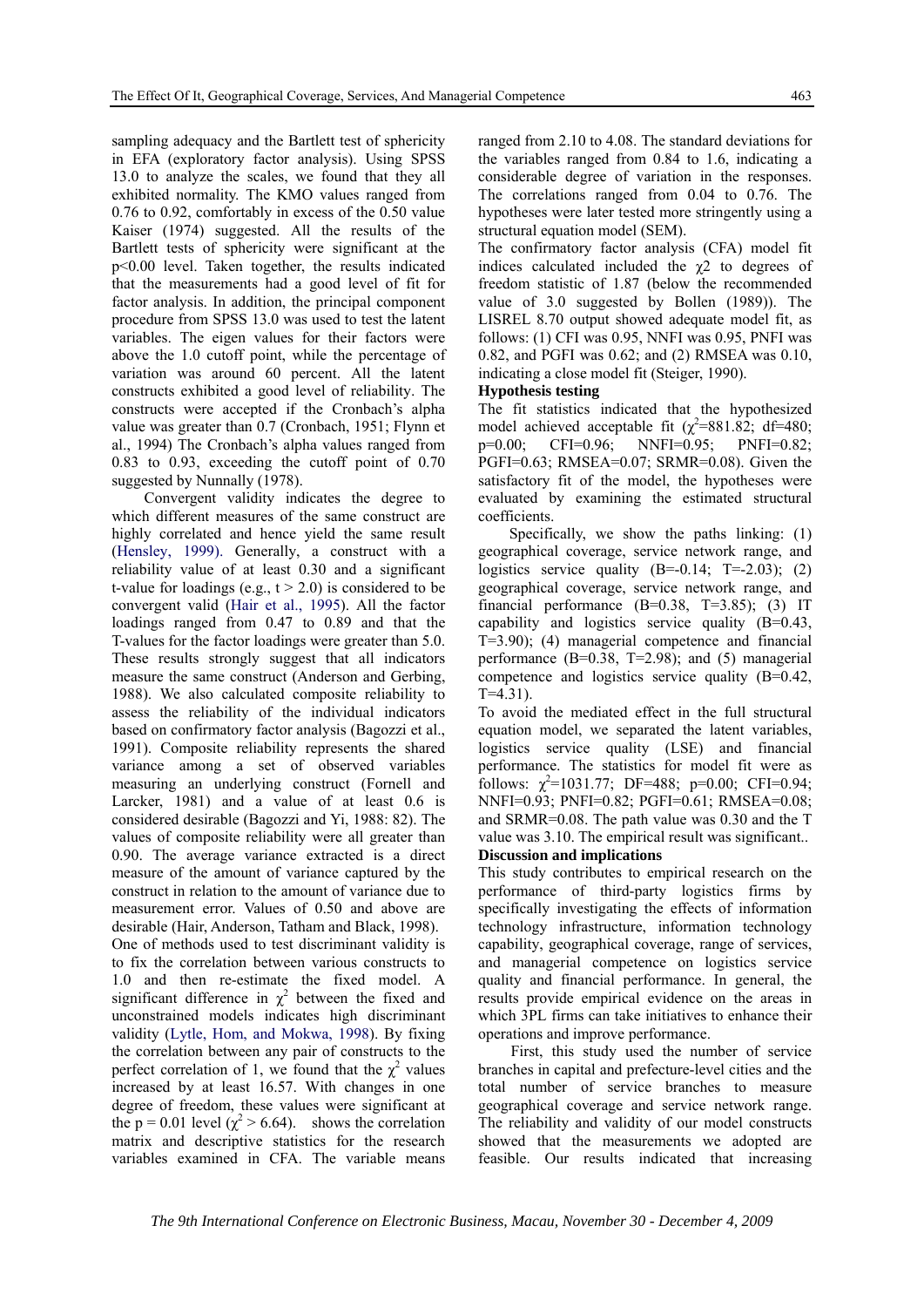geographical coverage and service network range can have positive effects on financial performance, but may have negative impacts on logistics service quality.

Second, IT infrastructure does not appear to have a significant effect on either logistics service quality or financial performance. Our results suggest that IT infrastructure does not meet the resource-based view criteria because of low barriers to imitation and acquisition by other firms (Clemons & Row, 1991). There is another possible explanation for this result. Our descriptive statistics show that less than 20% of the 3PL firms in our sample were established more than 15 years ago, making it possible that our sample firms may have begun to invest in IT infrastructure only recently. It may take some time for the benefits of such investment to be reflected in firm performance. In addition, IT capability has a significant positive effect on logistics service quality. This result is in line with that of Piplani et al. (2004). However, IT capability has an insignificant influence on financial performance. The correlations among our measurement items show that the relationship between enhanced IT capability and financial performance is positive. This insignificant result may be due to the hysteretic quality of IT capability. In general, it is better for 3PL firms to focus on developing their IT capabilities rather than making excessive IT infrastructural investments.

Third, managerial competence has positive effects on both logistics service quality and financial performance. To some extent, managerial competence can be measured by relevant experience, communication skills, problem-solving ability, and decision-making ability. Our empirical results show that managerial competence could represent a unique resource (Matthew et al. 2004). 3PL firms should pay more attention to developing managerial competence in an effort to improve both operational and financial performance.

Finally, this study has shown that logistics service quality has an impact on the composite measure of firm financial performance adopted in this study. It has also shown a direct causal link between logistics service quality and financial performance. Our empirical result shows that 3PL firms may secure better financial returns, greater market share, and higher investment returns if they devote their efforts to improving logistics service quality.

#### **Limitations and future research**

Our empirical analysis was undertaken using data collected from 3PL firms in mainland China. Although our results carry with them some managerial implications, we would interpret them with caution due to several limitations. First, it is likely that more accurate results would have been achieved if we had employed more comprehensive measurements for information technology infrastructure, information technology capability, geographical coverage, range of services, and managerial competence. Second, a larger sample would allow for more definitive managerial implications to be derived.

Future studies would be well-directed if more attention is paid to examining the relationship between business orientation and 3PL firm performance. A comparison of 3PL firms in terms of their business orientation would be a line of research worth pursuing.

#### **References**

- [1]. John T Mentzer, Daniel J Flint, G Tomas M Hult , Logistics service quality as a segment-customized process , Journal of Marketing.2001, 65(4):82-105
- [2]. Stank, T and Maltz, A. 1996: Some propositions on third-party choice: Domestic vs. international logistics providers. Journal of Marketing Theory and Practice 4: 45–54.
- [3]. Lieb, R., Miller, J. (2002). "The Use of Third-Party Logistics Services by Large US Manufacturers, The 2000 Survey." International Journal of Logistics: Research and Applications, 5(1), 1-12.
- [4]. Lieb, R., Bentz, B. (2004). "CEO Perspectives on the Current Status and Future Prospects of the Third-Party Logistics Industry in the United States: The Year 2003 Survey." Supply Chain Forum: An International Journal, 5(1), 2-11.
- [5]. Laura Meade, Joseph Sarkis. Strategic analysis of logistics and supply chain management systems using the analytical network process, Transportation Research Part E: Logistics and Transportation Review, Volume 34, Issue 3, September 1998, Pages 201-215
- [6]. Muller, EJ. 1991: Selling the process, not just the product. Distribution 90: 40–44.
- [7]. Bowersox, Donald J, Daugherty, Patricia J. Logistics paradigms: The impact of information technology.. Journal of Business Logistics. Oak Brook: 1995. Vol. 16, Iss. 1; pg. 65, 16 pgs
- [8]. Lieb, R., Kendrick, S. (2002). "The Use of 3PL Services by Large American Manufacturers, The 2002 Survey." Supply Chain Forum: An International Journal, 3(2), 2-10.
- [9]. Alexander E. Ellingera, David J. Ketchen, Jr.b, G. Tomas M. Hultc, Ayşe Banu Elmadağd, and R. Glenn Richey, Jr.e, Market orientation, employee development practices, and performance in logistics service provider firms, Industrial Marketing Management Volume 37, Issue 4, June 2008, Pages 353-366